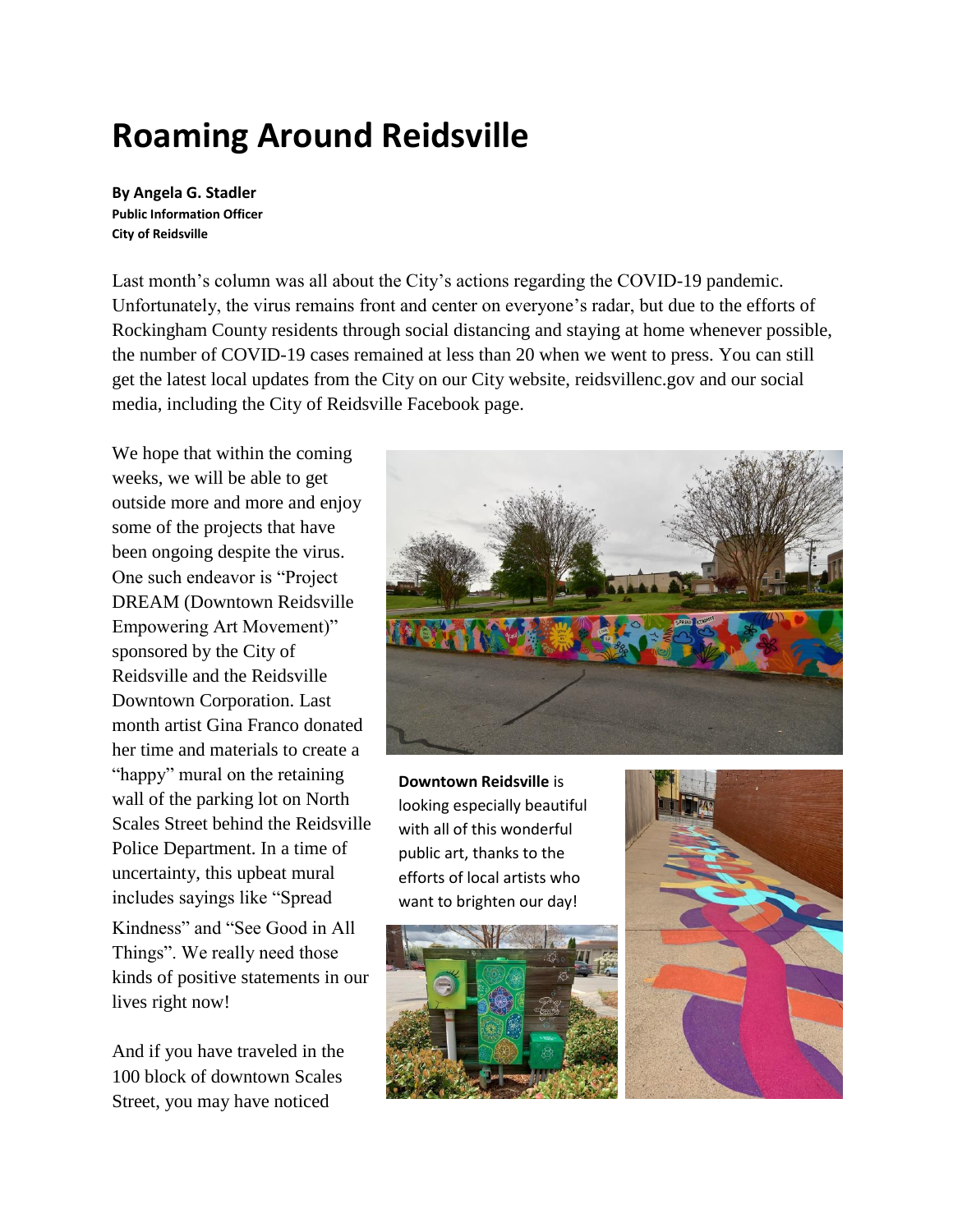"Abstract Alley". Rafael and Raquel Cruz, founding members of the Rockingham County Youth Arts Council, wanted to create a colorful spot that would attract people their age, again, adding positivity to downtown Reidsville. Solar string lights are strung to illuminate the beautiful walkway even at night. We love it when people, especially our young people, try to be a positive force during this difficult time.

We have so many talented artists here in Reidsville. If you go to the City-owned public parking lot behind Abstract Alley, you will find that artist Ruby Blanco has taken dull utility meters and transformed them into a whimsical turtle, "Esmeralda" and colorful mandala designs, again part of the ongoing art project. She has taken something that is typically an eyesore and turned it into a work of art.

All of these newest designs are continuing Project DREAM that started back in the fall of 2018 with the "Greetings from Reidsville" mural at the corner of Scales and Gilmer Streets, followed by the Lift Me Upwards mural at the Reidsville Public Library in the spring of last year. Added to the murals were the beautifully painted hydrants in the downtown area and the colorful pianos added to the downtown landscape as part of the "Scales on Scales" project. Other projects are in the works and hopefully will be announced over the next year.

Let me do a "shout out" for our riseupreidsville.com website. Public art in Reidsville was a focus of a recent Team Reidsville blog on the website. If you haven't had a chance to see them, go to the site's "Team Reidsville" page and look for the blogs and stories that have been done over the past two years. Local sports, food, art and more have been highlighted in these wonderful blogs. Please check them out!

## **If you are going out ….**

While we are all encouraged to stay home as much as possible, we also realize that people need to get out and get some fresh air. As long as you practice social distancing and mass gathering guidelines, there isn't a reason you can't do both. Lake Reidsville and Lake Hunt are open for fishing, boating and walking the trails. (Sorry, playground areas are still closed!) While there is a small charge for fishing and boating, it costs you nothing to take your family for a picnic or hike at our lakes. As the weather continues to get warmer and warmer, you can get some good exercise while maintaining social distancing from others.

## **Downtown Farmer's Market opens May 2nd .**

While there are no organized City activities going on through the COVID-19 pandemic, the Downtown Farmers Market at Market Square will be open beginning on Saturday, May 2. Outdoor Farmers Markets are exempted from Governor Cooper's Executive Order 131, but the Reidsville market will be adhering to new COVID-19 guidelines. You can still get your fresh fruits and vegetables, but realize that entry into the market, etc. will be a little different as visitors